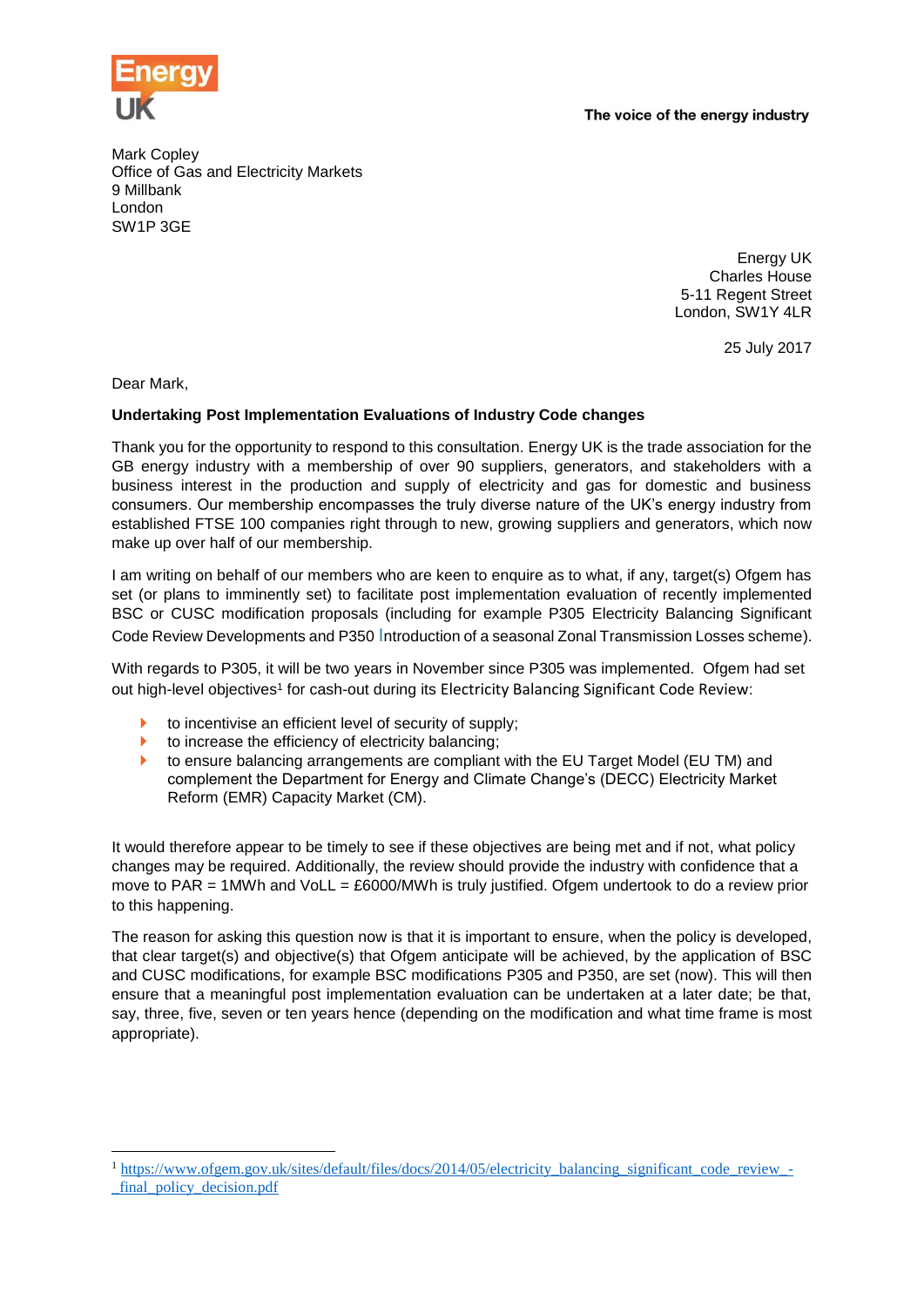In coming to this view, our members are mindful of the recommendations - set out below **[1]** - of the House of Lords Select Committee in its report into 'UK Economic Regulators'<sup>2</sup> (including GEMA/Ofgem) that:

*(a) "Post-implementation evaluation should be conducted with greater frequency<sup>3</sup> "; and*

*(b) "Meaningful [post implementation] evaluation is not possible without clear targets and objectives. The regulator's original IA should set such targets in anticipation of a postimplementation evaluation".* 

As you may recall, this Select Committee recommendation came, in part, from the concern that Ofgem itself raised (in its evidence to the Select Committee, at paragraph 4.50) in respect of undertaking post implementation evaluation(s), namely that:

*"there is always a danger … that you get the answer that you want, you work back from that and then you put the assumptions in to give you that answer".*

By setting clear target(s) and objectives, in respect of recent BSC modifications, P350 and P305, at this time, Ofgem will ensure that the concern they themselves identified to the Select Committee is addressed and thus allow for a meaningful post implementation evaluation of those modifications.

Our members note that in recognition of the Competition and Markets Authority (CMA) [Energy Market](https://www.gov.uk/cma-cases/energy-market-investigation)  [Investigation](https://www.gov.uk/cma-cases/energy-market-investigation)<sup>4</sup> and its determination with respect to transmission losses, it may be appropriate that Ofgem engage with the CMA in the setting of the clear target(s) and objective(s) for a post implementation evaluation for P350.

If you have any questions please contact me at [kate.dooley@energy-uk.org.uk](mailto:kate.dooley@energy-uk.org.uk) or 0207 747 2942.

Kind regards,

 $\overline{a}$ 

Kate Dooley **Policy Manager**

<sup>2</sup> <http://www.publications.parliament.uk/pa/ld200607/ldselect/ldrgltrs/189/189i.pdf>

<sup>&</sup>lt;sup>3</sup> Our members are uncertain as to how many post implementation evaluations have actually been undertaken, since November 2007, by Ofgem based on clear targets and objectives set at the time the policy was determined – is this something you could please provide us with further information on?

<sup>4</sup> <https://www.gov.uk/cma-cases/energy-market-investigation>